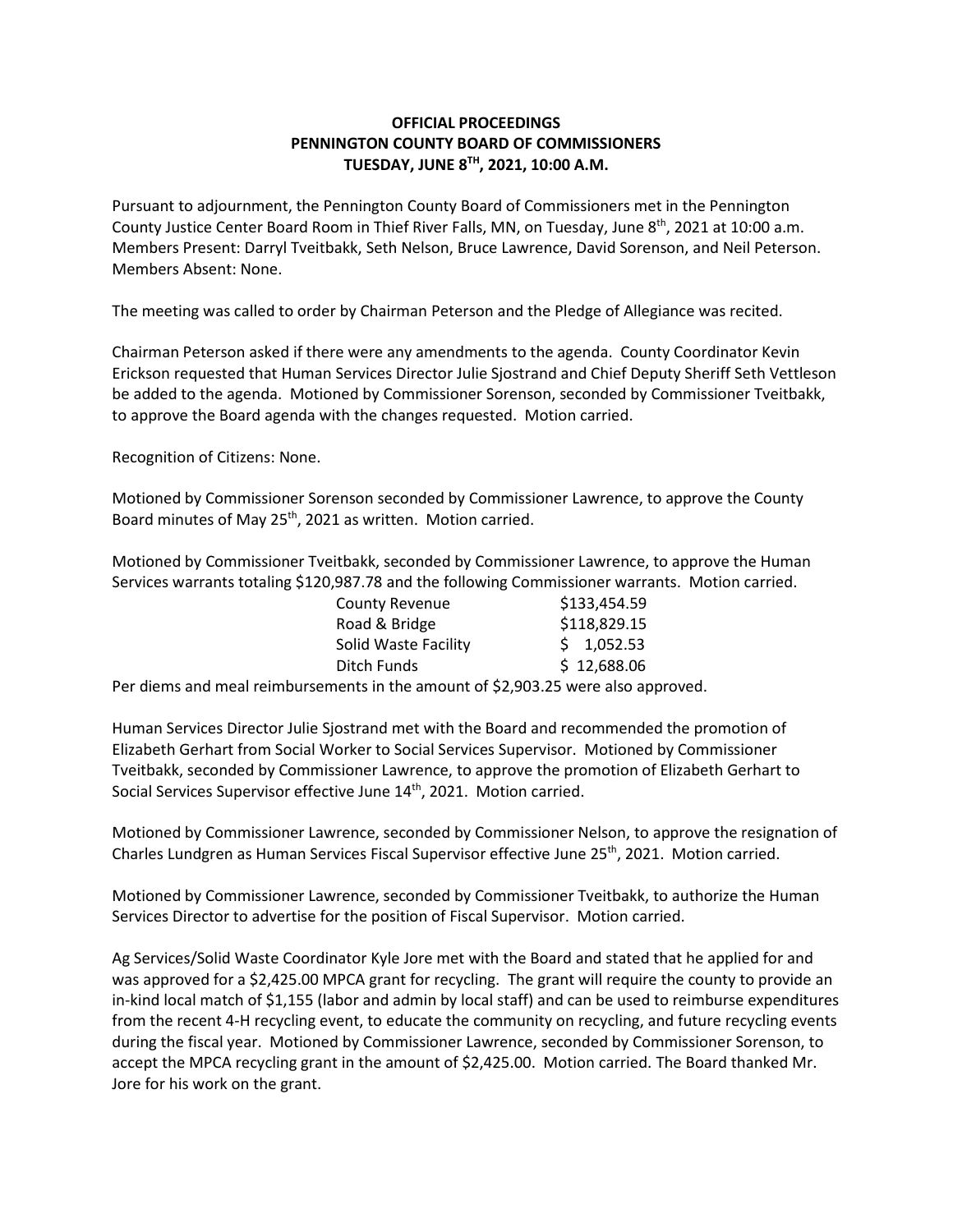Commissioner Nelson questioned how often the local recycling containers are emptied. Mr. Jore responded that depending on the container location it can be several times per week.

County Engineer Mike Flaagan presented an update on local construction projects:

- The box culvert project south of the airport is expected to be done in July or August.
- The final overlay on CSAH #8 is complete and striping will take place in the next week or two.
- Some repair is needed to the concrete sidewalk at the Mark Blvd. bridge project.
- CSAH #3 was closed as of June  $7<sup>th</sup>$  for road and culvert work related to the Black River Impoundment; detours are setup and being used but some sideroads are being utilized also as expected.

Inter-County Nursing Services Director Kayla Jore (present via Zoom) presented a COVID-19 and vaccine update:

- Active cases have slowed dramatically in Pennington County.
- Another COVID-19 death was reported in the county; this occurred earlier in May and the person was not living in the County.
- As of June 7<sup>th</sup>, 2021 approximately 44% of the county population has been vaccinated.
	- $\circ$  53% for ages 12+ years; 55% for 16+ years; 85% for 65+ years old.
- ICNS is working hard to encourage vaccinations in the community and county-wide.

Chief Deputy Seth Vettleson presented a resignation letter from Jail Sergeant Jenna Hagl. Motioned by Commissioner Lawrence, seconded by Commissioner Nelson, to accept the resignation of Jail Sergeant Jenna Hagl effective June 15<sup>th</sup>, 2021. Motion carried.

Commissioner Lawrence questioned Chief Deputy Vettleson about the current status of Enbridge Line 3 protesting activity south of TRF. Mr. Vettleson stated that activity has been consistent and a few Deputy Sheriff's and one TRF Police Officer are patrolling the area. Protester numbers and activity are expected to increase as Enbridge prepares to bore under the river.

Committee Reports / Commissioner updates:

Commissioner Tveitbakk suggested that the committee that administered the CARES funding be activated soon to discuss American Rescue Plan (ARP) funding and possible uses. Mr. Tveitbakk also informed the Board that the F.A.A. has taken an interest in the TRF airport hangar project.

County Auditor-Treasurer Items: None

County Coordinator Items:

County Coordinator Kevin Erickson read aloud a resolution requesting a state legislative solution to the Enbridge Energy tax appeal and court findings. The following resolution was introduced by Commissioner Lawrence, seconded by Commissioner Sorenson, and upon vote was unanimously approved.